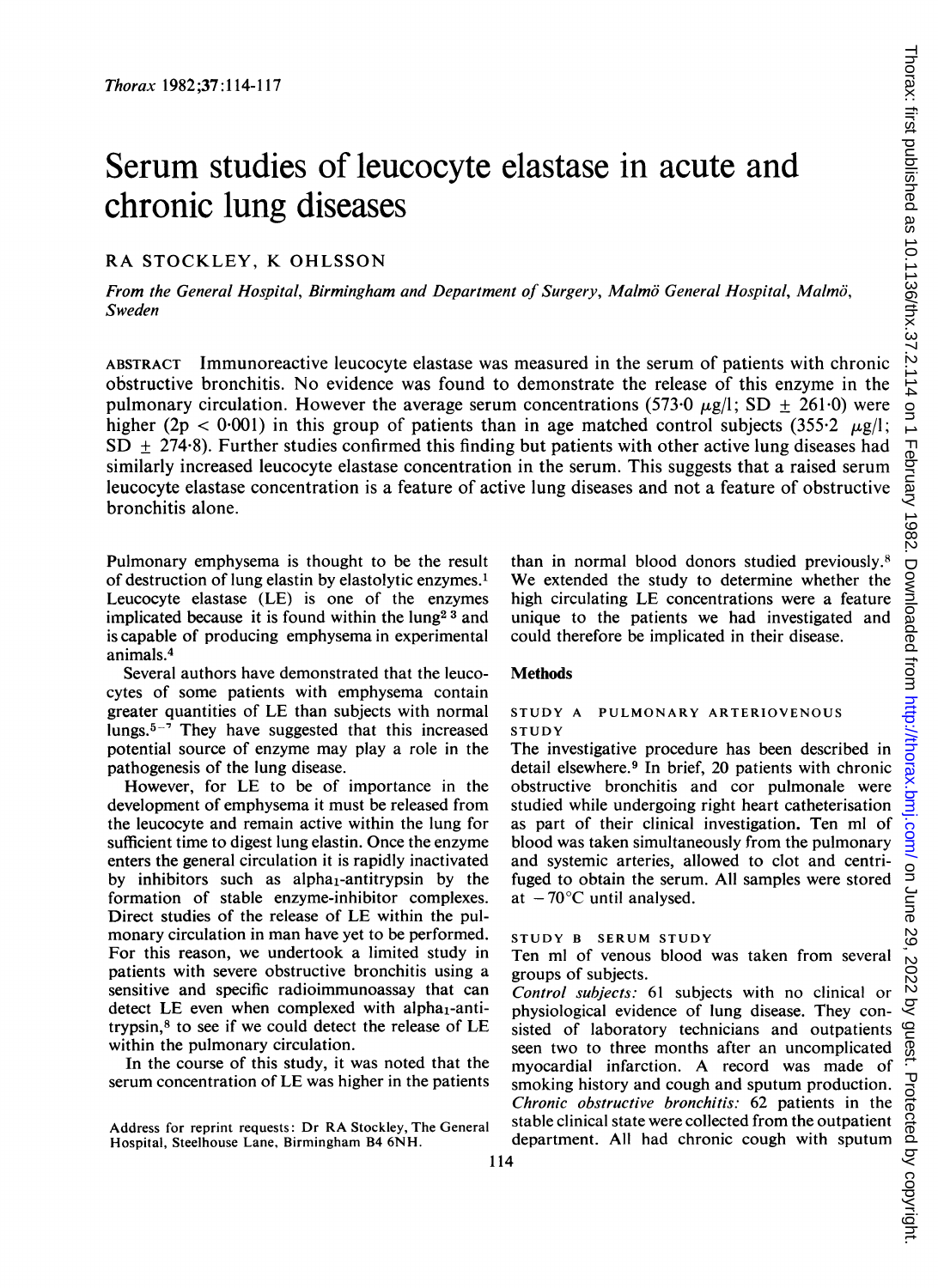production and marked irreversible airways obstruction.

"Emphysema": these patients were similar to those in the chronic obstructive bronchitis group. All had marked irreversible airways obstruction. However, in contrast they had little or no sputum production and radiological features of hyperinfiltration.<sup>10</sup>

Infected subjects: serum was taken from 35 subjects within five days of admission to hospital with an acute respiratory tract infection. This was defined as a cough productive of purulent sputum, pyrexia, and shortness of breath. All subjects had a positive bacterial culture from the sputum. Twenty had chronic obstructive bronchitis. The remaining 15 had no history of lung disease and normal lung function to conventional testing (lung flow rates, volumes, and transfer factor).

Cystic fibrosis: 20 patients were studied from the Cystic Fibrosis Clinic at the Brompton Hospital, London. All had a positive family history or positive sweat test or both. The patients had chronic lung disease with cough and sputum production.

Fibrosing alveolitis: 14 patients with idiopathic fibrosing alveolitis were studied shortly after presentation with the disease. All had classical restrictive lung disease on conventional pulmonary function testing, bilateral fine basal crepitations in the chest and bilateral interstitial shadowing on the chest radiograph.

Once collected, all samples were coded, stored in dry ice and flown to Malmö in Sweden where they were assayed without knowledge of the patient groups or individual sample allocation.

Serum LE was measured using a radioimmunoassay described previously.8 The lower limit of detection was 20  $\mu$ g/l and the between-batch coefficient of variation was  $7.5\%$ . Previous studies have shown that  $85\%$  of the immunoreactive elastase is measured with this assay despite being complexed with its inhibitors in serum. The signicance of any difference between groups was assessed using the Wilcoxon-Mann-Whitney rank-sum test for non parametric data. The results of study A were tested using the Wilcoxon signed rank test for paired differences.

#### Results

## STUDY A ARTERIOVENOUS STUDY

The mean age of subjects in this group was  $56.0$ years (SD  $\pm$  6.9 yr). The average ratio of forced expired volume in one second to forced vital capacity (FEV<sub>1</sub>/FVC) was  $31.9\%$  (SD  $\pm$  8.2), total lung capacity was  $105.6\%$  (SD  $\pm$  20.0) of predicted value for age and height $11$  and transfer factor for carbon monoxide 79.1% predicted (SD  $\pm$  26.9).

The average concentration of LE in peripheral arterial blood was 573.0  $\mu$ g/l (SD  $\pm$  261.0) compared with the pulmonary arterial value of  $540.8 \mu g/l$  $(SD \pm 166.0)$ . This difference was not statistically significant (2p  $> 0.05$ ).

# STUDY B SERUM STUDY

The average values for LE concentration in each of the subject groups are summarised in the table together with the age and  $FEV<sub>1</sub>/FVC$  ratio. Individual values are shown in the figure.

There was no difference between the LE concentrations of normal smokers (mean 297.2  $\mu$ g/l SD + 216.6) and non-smokers (mean  $332 \cdot 1$  ug/l; SD + 306.3) (n = 34 and 27 respectively;  $2p > 0.05$ ). Subjects with normal lung function ( $FEV<sub>1</sub>/FVC$  = 74.5%; SD  $\pm$  5.9) but chronic cough and sputum production (n = 38; mean age =  $54.2$  years, SD +  $11.2$ ) had serum LE concentrations similar to the remaining control subjects (347.5  $\mu$ g/l  $\pm$  274.8).

| 2000 | N | O <sub>B</sub> | ${\bf E}$ | I              | C F | ${\bf FA}$ |
|------|---|----------------|-----------|----------------|-----|------------|
|      |   |                |           |                |     |            |
|      |   |                |           |                |     |            |
| 1500 |   |                |           |                |     |            |
|      |   |                |           |                |     |            |
|      |   |                |           |                |     |            |
| 1000 |   |                |           |                |     |            |
|      |   |                |           |                |     |            |
|      |   |                |           |                |     |            |
|      |   |                |           |                |     |            |
|      |   |                |           |                |     |            |
| 500  |   |                |           |                |     |            |
|      |   |                |           |                |     |            |
| O    |   |                |           | $\ddot{\cdot}$ |     |            |

 $(\mu g/l)$ 

Figure Individual serum LE concentrations are shown in  $\mu$ g/l. The results are divided into patient groups:  $N =$  subjects with "normal" lungs;  $OB =$  obstructive bronchitis;  $E = "emphysema";$   $CF = cystic fibrosis;$  $FA = fibrosine alveolitis.$  The horizontal solid lines are the mean values for each group.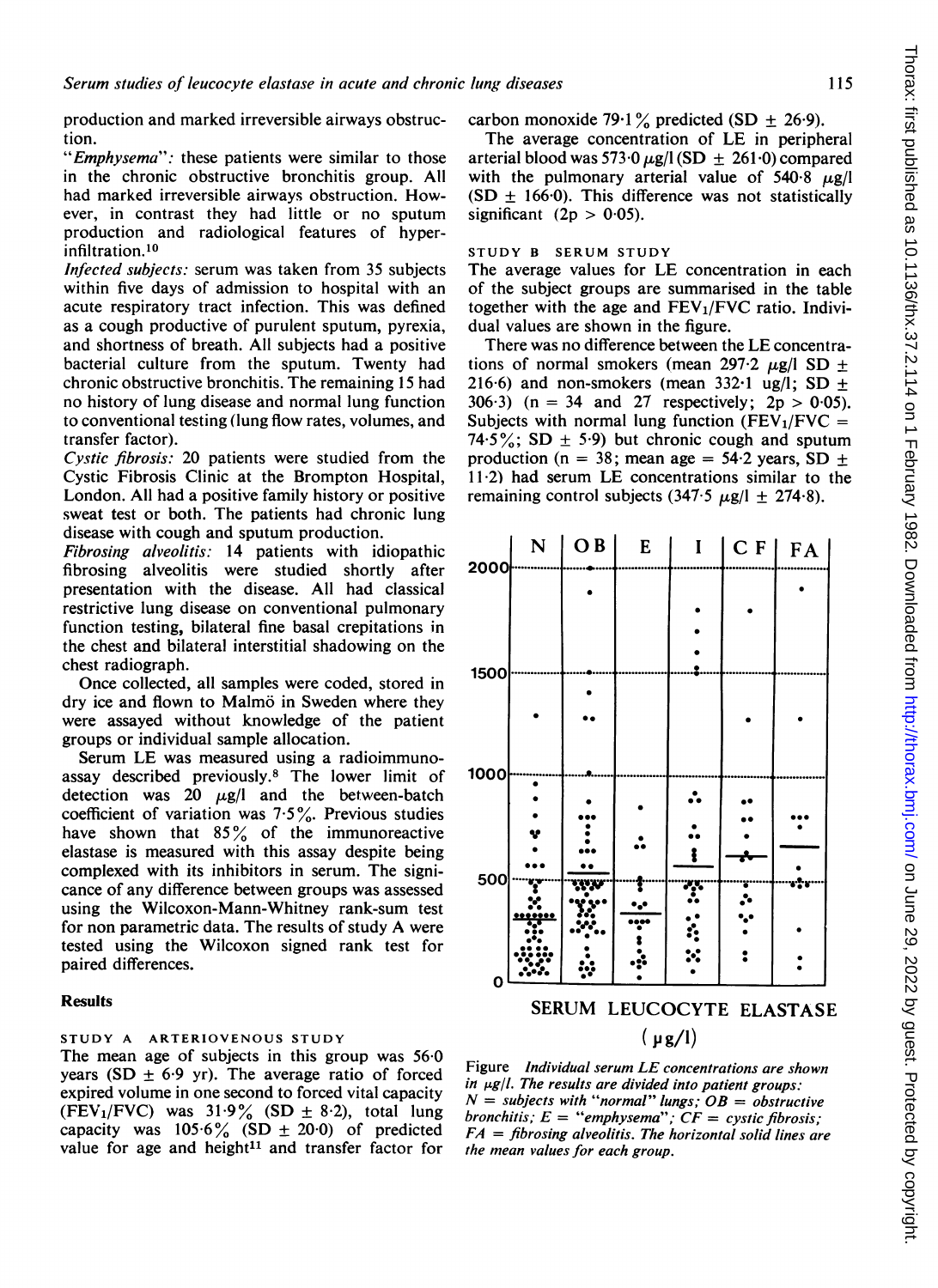| Subject group          | Age (years) |        | FEV JFVC (%) Leucocyte elastase<br>$(\mu g/l)$ | Significance of difference<br>from normal $(2p)$ | Significance of difference<br>from obstructive bronchitis<br>(2p) |
|------------------------|-------------|--------|------------------------------------------------|--------------------------------------------------|-------------------------------------------------------------------|
| Normal                 | 43.9        | 74.5   | $312 - 7$                                      |                                                  | < 0.0025                                                          |
| $(n = 61)$             | (16.5)      | (.5.9) | (258.4)                                        |                                                  |                                                                   |
| Obstructive bronchitis | $59 - 4$    | 39.6   | 513.6                                          | < 0.0025                                         |                                                                   |
| $(n = 62)$             | (9.1)       | (10.0) | (417.4)                                        |                                                  |                                                                   |
| "Emphysema"            | $58-2$      | 39.3   | $351 - 8$                                      | <b>NS</b>                                        | <b>NS</b>                                                         |
| $(n = 25)$             | (10.5)      | (12.7) | (214.4)                                        |                                                  |                                                                   |
| Chest infection        | $59 - 4$    |        | 616.9                                          | < 0.001                                          | <b>NS</b>                                                         |
| $(n = 35)$             | (14.9)      |        | (474.2)                                        |                                                  |                                                                   |
| <b>Cystic fibrosis</b> | $21-3$      | $58-1$ | 614.9                                          | < 0.001                                          | <b>NS</b>                                                         |
| $(n = 20)$             | (6.3)       | (15.7) | (399.1)                                        |                                                  |                                                                   |
| Fibrosing alveolitis   | 53.0        |        | 663.2                                          | < 0.01                                           | <b>NS</b>                                                         |
| $(n = 14)$             | (15.5)      |        | (473.0)                                        |                                                  |                                                                   |

Table The average age and leucocyte elastase concentration is shown for each subject group

 $n =$  number studied in each group.

 $NS = not significant$ .

Figures in parentheses are <sup>I</sup> SD.

Patients with obstructive bronchitis had higher serum concentrations of LE than bronchitis subjects with normal  $FEV_1$  as described above (2p < 0.025) as well as the normal subjects and those called "emphysema" (table). However, the average LE concentration of patients with acute infection, cystic fibrosis and fibrosing alveolitis were similar to the patients with obstructive bronchitis (table).

The infected patients had higher LE concentrations than "normal subjects" (table). This difference remained for both the infected subjects with normal lung function upon recovery (mean  $LE = 566.9$  $\mu$ g/l; SD  $\pm$  379.4: 2p < 0.01) and the bronchitic subjects with infection (mean LE =  $654.4 \text{ }\mu\text{g/l}$ ;  $SD \pm 541 \cdot 1$ :  $2p < 0 \cdot 01$ ).

There was no clear relationship between LE concentration and age. Normal subjects under the age of 35 years (mean =  $26·1$  years; SD  $\pm$  4·7) had LE concentrations similar to normal subjects over 35 years age (mean  $54.8$  years;  $SD + 10.4$ ). The average values were 242.4  $\mu$ g/l; (SD  $\pm$  212.0;  $n = 23$ ) and 355.2  $\mu$ g/l; (SD + 274.8; n = 38:  $2p > 0.05$ ) respectively. Similarly the significance of differences seen between subject groups remained unaltered by more careful age matching.

## **Discussion**

The initial study (study A) failed to demonstrate the release of LE into the serum as blood transverses the lung in patients with chronic obstructive bronchitis even though these patients are likely to have emphysema of variable severity.12 This could be for several reasons. Firstly it is possible that LE is not released into the pulmonary circulation in these patients or it is in quantities below the sensitivity of the current assay. Secondly such enzyme release may be intermittent rather than continuous, and thirdly any LE released within the lung vasculature may become rapidly bound to lung elastin4 and therefore not enter the circulation in measurable amounts.

The results of the subsequent serum study (study B) showed a wide range of values for serum leucocyte elastase in both normal subjects and those with lung disease. The inclusion of subjects seen after myocardial infarction is unlikely to have affected the "normal" range since they were indistinguishable from the remaining subjects.

Patients with chronic obstructive bronchitis had higher circulating concentrations of LE than subjects with normal lungs. This finding would support the hypothesis that their disease may be related to release of this enzyme. It has been suggested that emphysema is the result of an imbalance between enzymes and inhibitors.' Many of the patients studied here will have pathological emphysema<sup>12</sup> and the results would support the concept that excess release of LE could be the reason for their disease.

However, the explanation is probably more complex since the group we have called "emphysema" had serum LE levels similar to the control group. It is possible that this "emphysema" group have no pathological emphysema since the radiographic appearances do not necessarily imply the presence of the disease.13 An alternative explanation may be that the severity and time course of the disease varies from subject to subject and consequently the release of enzyme could also be widely variable, intermittent, or have occurred some time previously, the disease process being static at the time of study.

Patients with other active lung diseases also had raised serum LE concentrations compared with the control subjects. These diseases are not typically associated with widespread emphysema. This suggests that an increase in serum LE is a non-specific finding in patients with a wide variety of active lung diseases and not a feature of patients with obstructive bronchitis alone.